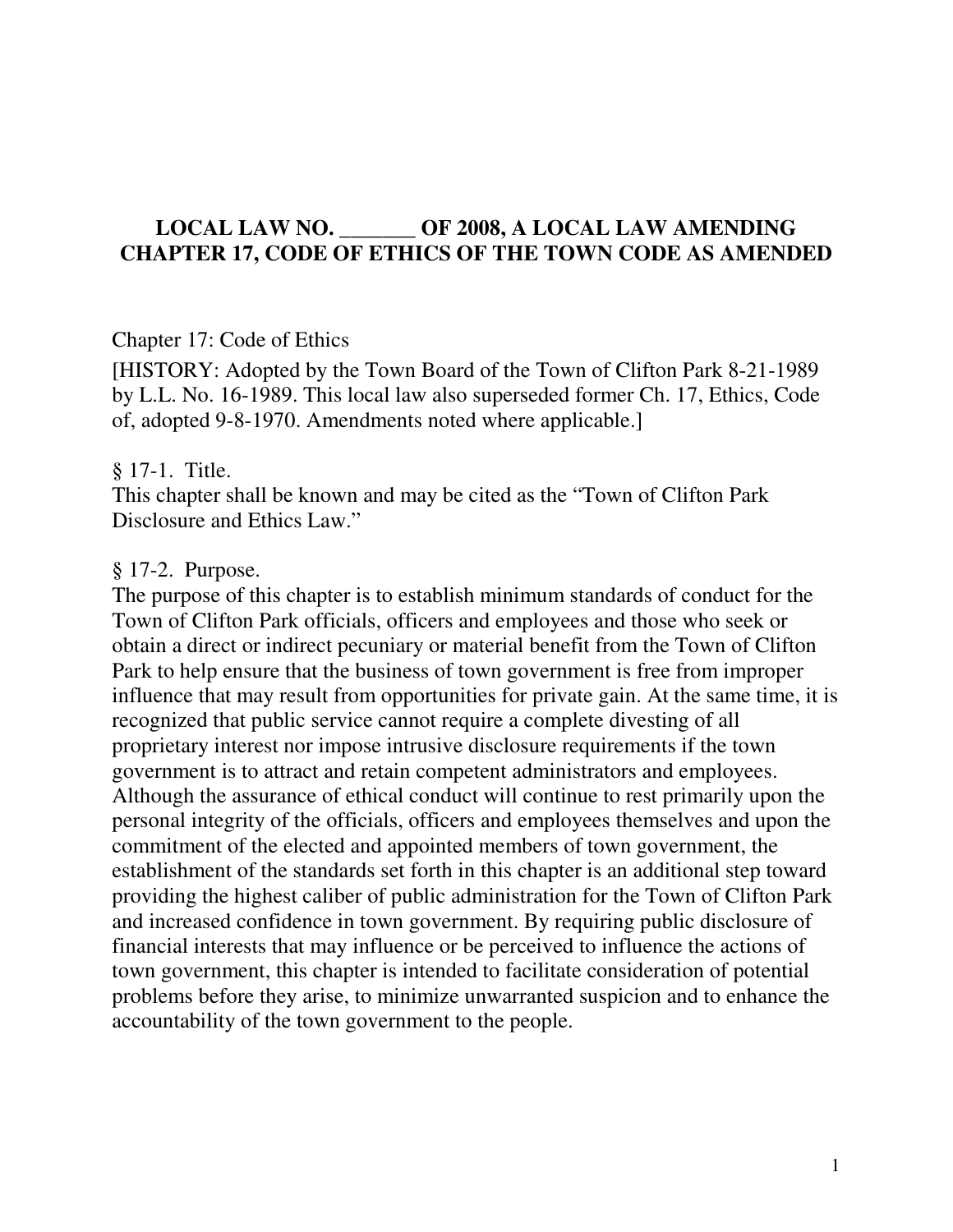## § 17-3. Definitions.

When used in this chapter and unless otherwise expressly stated, the following terms shall have the meanings indicated:

## BUSINESS DEALING

- A. Having or providing any contract, service or benefit to or for the town.
- B. Buying, selling, renting, leasing or otherwise acquiring from or dispensing to the town any goods, services or property.
- C. Applying for, petitioning, requesting or obtaining any approval, grant, license, permit or other privilege from the town government.

CONFIDENTIAL INFORMATION ACQUIRED IN THE COURSE OF HIS OR HER OFFICIAL DUTIES -- Knowledge or information imparted or made available to a town officer or employee while in the conduct of town duties, which knowledge or information is not generally public.

FAMILY MEMBER -- A spouse, child, brother, sister or dependent.

MINISTERIAL ACT -- An action performed in a prescribed manner imposed by law without the exercise of judgment or discretion as to the propriety of the action.

OFFICE IN A POLITICAL PARTY ORGANIZATION -- The Chairman, Vice Chairman, Secretary or Treasurer or any other elected or appointed office holder of a political party organization, and shall not include committee members of either a political party or a political organization who are not otherwise officers thereof.

PERSON -- Includes natural persons, corporations, partnerships, unincorporated associations and all other entities.

# RELATED PERSON

- A. A family member.
- B. Any partnership or unincorporated association of which the town officer or employee is a member or employee or in which he or she has a proprietary interest.
- C. Any corporation of which the town officer or employee is an officer, director or employee or of which he or she legally or beneficially owns or controls more than 5% of the outstanding stock.
- D. Any person from whom the town officer or employee or his or her spouse has received within the previous twelve-month period a pecuniary or material benefit having an aggregate value greater than \$2,000, or to whom a town officer or his or her spouse is indebted to in an amount of \$2,000 or greater.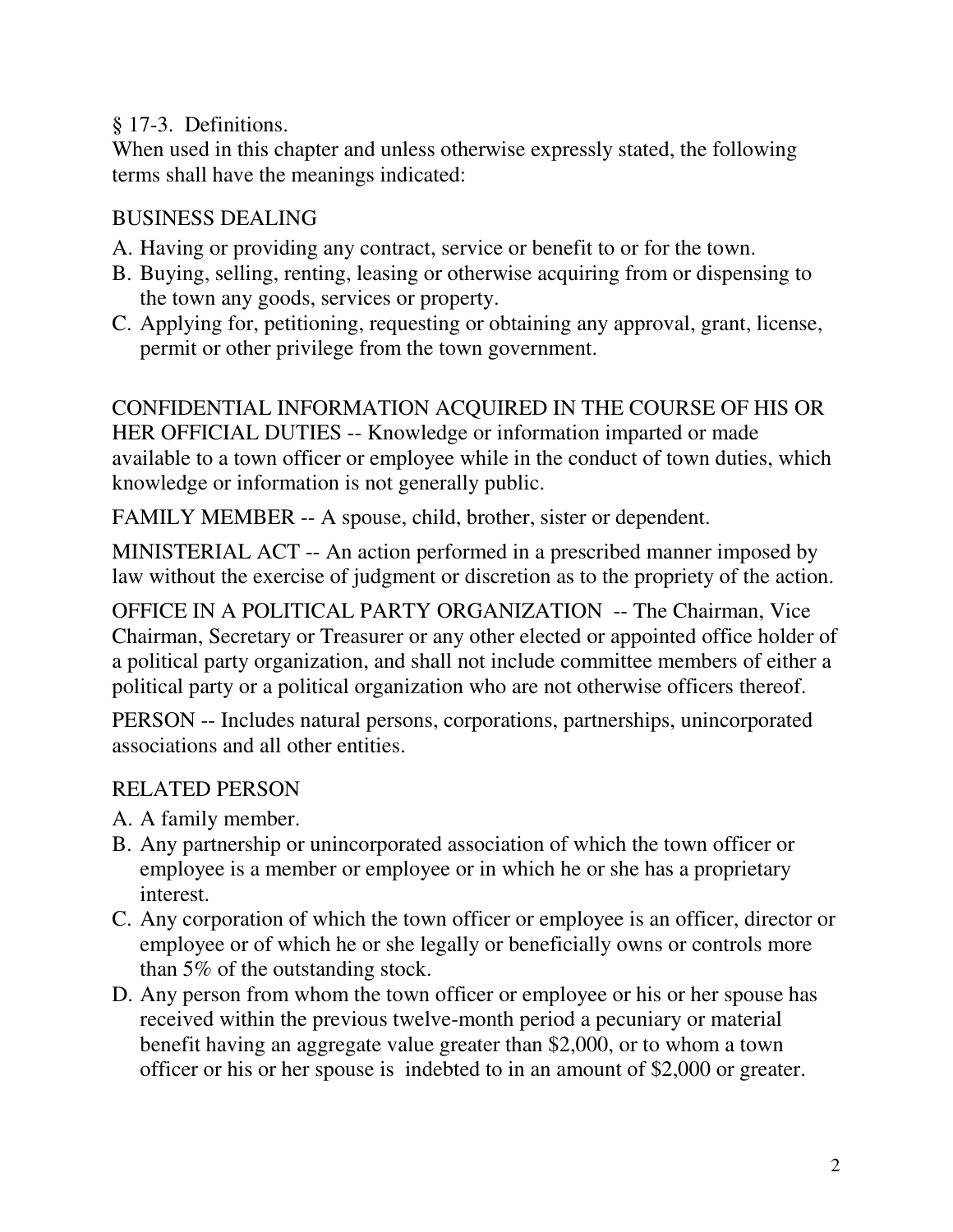SOLICIT -- To make a specific request of a person not otherwise disposed to be a recipient of such request.

TOWN -- The Town of Clifton Park governmental and administrative operations, including officials, officers and employees of the Town of Clifton Park who act under the auspices of the Town of Clifton Park or on its behalf.

TOWN CLERK -- The Clerk of the Town of Clifton Park pursuant to § 30 of the New York State Town Law.

TOWN OFFICER OR EMPLOYEE -- Any officer or employee of the town including town officials, whether paid or unpaid. No person shall be deemed to be a "town officer or employee" solely by reason of being a volunteer fireman or civil defense volunteer.

## TOWN OFFICIAL

- A. The Town Supervisor, County Supervisor, Deputy Town Supervisor, Town Superintendent of Highways, Deputy Superintendent of Highways, Town Clerk, Deputy Town Clerks, Collector and Assessor of Taxes, Town Attorney and Deputy Town Attorneys.
- B. Any person designated by New York State Town Law or the Town Code of the Town of Clifton Park or by town resolution as the head of a department or bureau of the town.
- C. Any person who has the authority to approve, authorize or audit any grant, permit, license, application or other privilege or any purchase, sale, rental or lease of goods, services or property on behalf of the town.
- D. Any elected or appointed member of the Town Board, Planning Board, Zoning Board of Appeals, Environmental Conservation Commission, Parks and Recreation Commission, Fire Appeals Board, Industrial Development Agency, and any other town board, commission or committee hereinafter created, the authority of which includes approval, authorization or audit of any grant, application or other privilege or of any purchase, sale, rental or lease of goods, services or property on behalf of the town, but "town official" does not include a Judge, Justice, officer or employee of the unified court system, or any member of an ad hoc or temporary board, committee or body not set forth otherwise hereinabove and which is designated by the Town Board to provide advisory services to the town.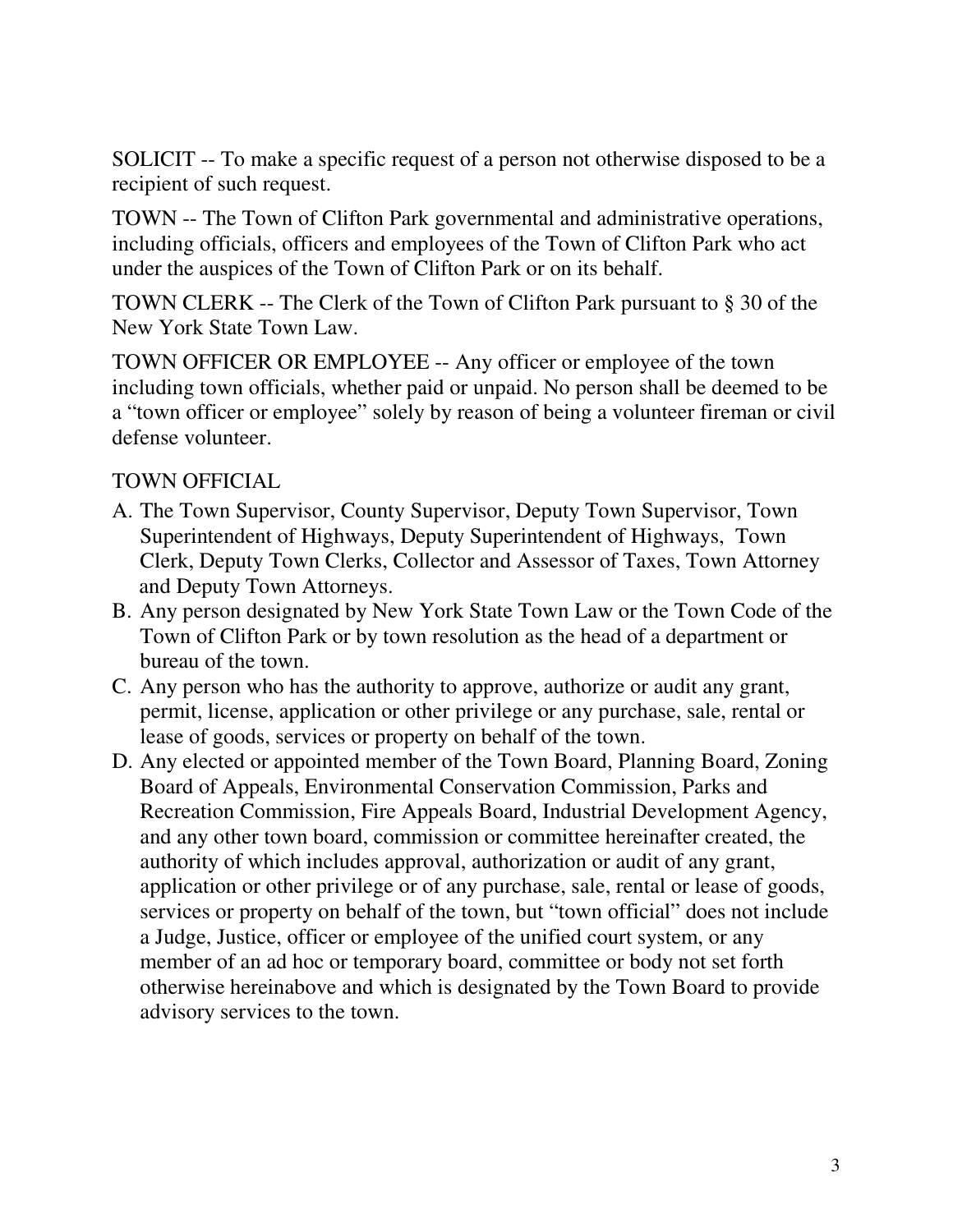VENDOR -- Any person or entity that sells or provides to the town any property, goods or services, whether on a regular basis or pursuant to periodic agreement, and does not include a Town Officer, Attorney, or Deputy Town Attorney, Deputy Town Clerk or other employee.

- § 17-4. Prohibited activities.
- A. No town official, officer or employee shall:
	- (1) Directly or indirectly, solicit any gift or accept or receive money or any gift or gifts having a cumulative value of \$75 or more over the course of one year, whether in the form of money, service, loan, travel, entertainment, hospitality, thing or promise, or in any other form, in the performance of his official duties, including the offering or accepting of any financial transaction on terms not available to the general public, except professional fees or salaries for services rendered from any persons, other than a spouse, who, to the recipient's knowledge, is considering, has pending or within the previous 12 months has had any business dealings with the town that requires any negotiation, approval, recommendation, authorization, audit or other action, other than a ministerial action, by the town officer or employee, either individually or as a member of any board, commission, committee or department. For purposes of this Subsection A (1), a campaign contribution shall not be deemed a gift. Town officers and employees shall register with the Clerk's office each free meal or similar function provided to them under the circumstances described above. [Amended 11-2-1998 by L.L. No. 7-1998]
	- (2) Act as attorney, agent, broker, employee, consultant or representative for any person in connection with any business dealing that person has with the town.
	- (3) Appear as attorney, agent, broker, employee, consultant or representative against the interest of the town in any matter in which the town is a party.
	- (4) Take or refrain from taking any action or agree to take or refrain from taking any action or induce or attempt to induce any other town officer or employee to take or refrain from taking any action on any matter before the town in order to obtain a pecuniary or material benefit for himself or herself or a related person.
	- (5) Appear before the town, except on behalf of the town or on his or her, own behalf. This Subsection A (5) shall not prohibit any town officer or employee from appearing without compensation before any town agency, board, committee, commission or department solely on behalf of his or her constituents or in connection with his or her official duties.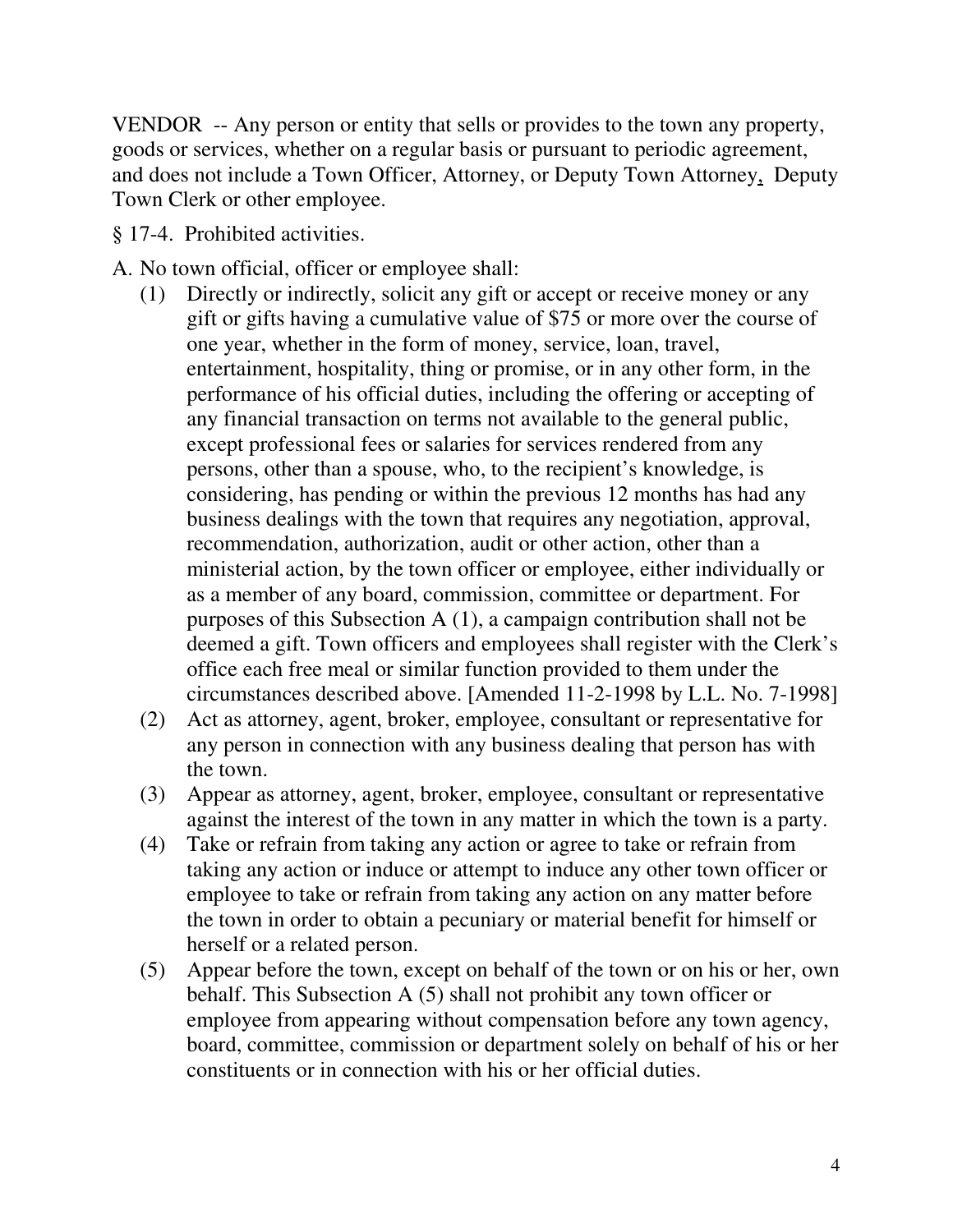- (6) Solicit participation of any non-elected officer or employee of the town in an election campaign or solicit payment or promise of payment of any assessment, subscription or contribution to a political party, political party organization, or election campaign.
- (7) Solicit participation in an election campaign or solicit payment or promise of payment of any assessment, subscription or contribution to a political party, political party organization or election campaign from any person who, to the knowledge of the town officer or employee, has or within the previous 12 months has had any business dealing with the town.
- (8) Hold any office in a political party or political party organization. In addition, no person who holds any office in a political party or political party organization shall be permitted to serve as an appointed town official. If an office in a political party or political party organization was held by a person during the past 24 months, then that person shall not be permitted to serve as an appointed town official. The foregoing prohibition shall not affect any present town officer, employee or official from continuing in his or her present capacity as a town officer, employee or official, provided that said town officer, employee or official does not hold any office in a political party or political party organization as of the effective date of this subsection. [Amended 10-19-1992 by L.L. No. 7- 1992]
- (9) Except as compelled by law, disclose any confidential information acquired in the course of his or her official duties or use, any confidential information acquired in the course of his or her official duties to advance the financial or other private interest of himself or herself or any other person.
- (10) During his or her term of office or employment with the town, solicit, negotiate for or accept any employment from which he or she would be disqualified under Subsection A (13) of this section.
- (11) Knowingly, violate the Town's Policies and Procedures for Procurement.
- (12) (a) Utilize Town equipment for personal use contrary to Town or Department Policy.

 (b) Bid on, purchase or seek to purchase any items of surplus that are put out to bid by the Town or any of it's Departments.

- (13) Further, no Town Board Member shall:
	- (a) Communicate with the Town or any Board of the Town on behalf of another person or entity, for compensation of any type for the 24 month period after termination of his or her term of office or employment.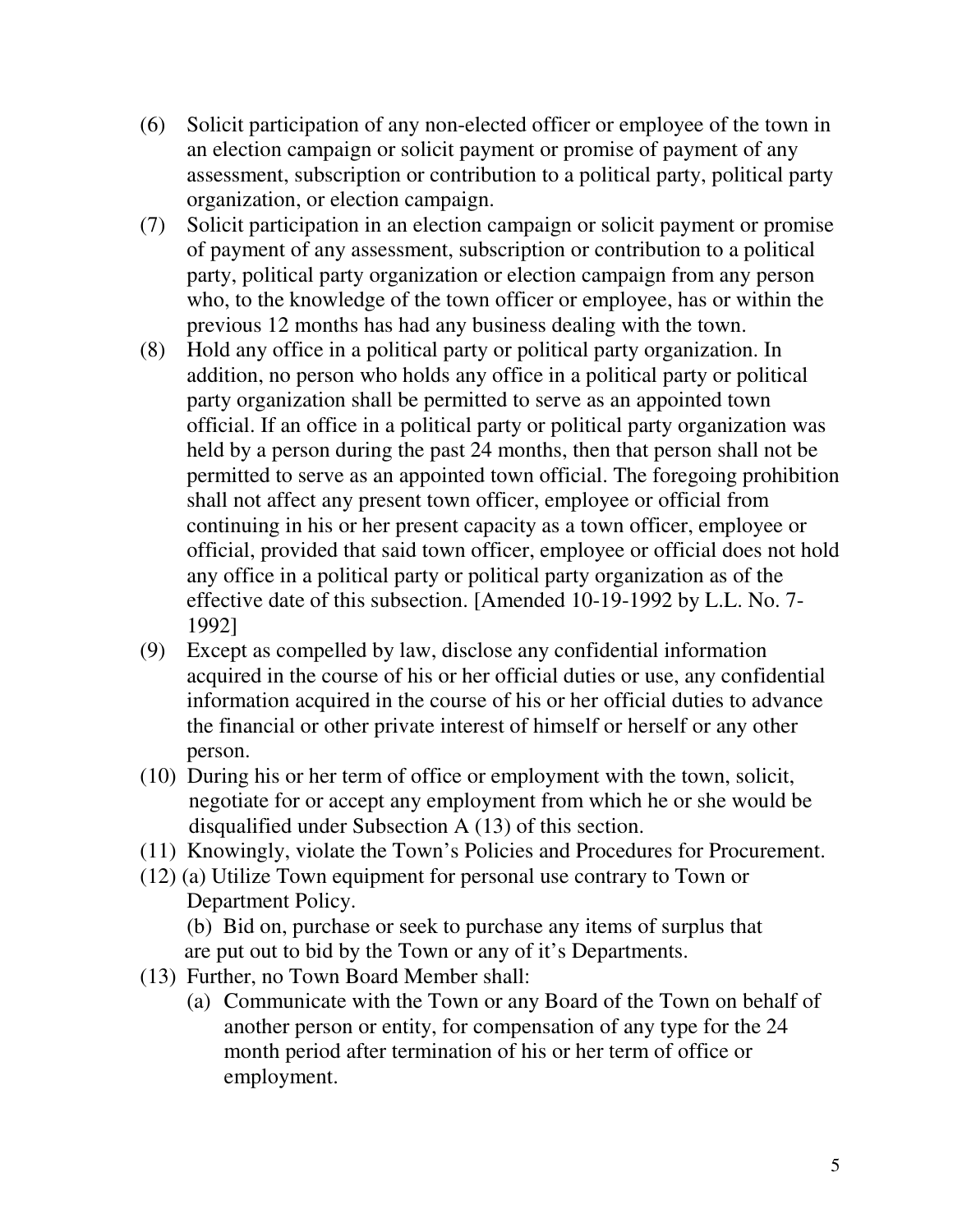- (b) For the 60 month period after termination of his or her term of office or employment with the town, appear on behalf of another person or entity before the town, or any Department or Board of the Town in relation to any matter upon which he or she personally and substantially took any such action, other than a ministerial action, during his or her term of office or employment with the town or receive compensation for any services rendered on behalf of any person other than the town in relation to any matter upon which he or she personally and substantially took any such action, other than a ministerial action, during his or her term of office or employment with the town. Nothing in this Chapter is intended to prevent former Board Members from volunteering time or expertise to the Town, on behalf of the Town.
- (c) Nepotism: The Immediate family members of Town Board Members shall not be employed by the Town in full time, year round positions. For purposes of the section, immediate family members shall include spouses, children, parents, brothers and sisters.
- (14) No Town Attorney or Deputy Town Attorneys shall appear before any Board of the Town, as an Attorney or consultant for another person or entity besides himself or herself, for a period of 24 months after the termination of his or her term of office or employment, or represent any party or entity besides himself or herself in an adversary proceeding against the Town or any Town Official or Board of the Town for a period of 24 months after the termination of his term of office or employment with the Town.
- B. No partnership or unincorporated association or corporation of which a town official is a member, employee or agent or in which he or she has a proprietary interest nor any corporation of which he or she is an officer or director or of which he or she legally or beneficially owns or controls more than 5% of the outstanding stock shall appear before the town on behalf of any person other than the town or itself.
- C. Nothing in this section shall be construed to prohibit a town officer or employee or any other person from receiving a town service or benefit or using a town facility which is generally available to residents or a class of residents in the town.
- D. Nothing in this chapter shall be construed to prohibit any public officer listed in § 11 of the Domestic Relations Law from accepting any gift or benefit having a value of \$100 or less for the solemnization of a marriage by that public officer at a place other than the town officer's normal place of business or at a time other than the officer's normal hours of business.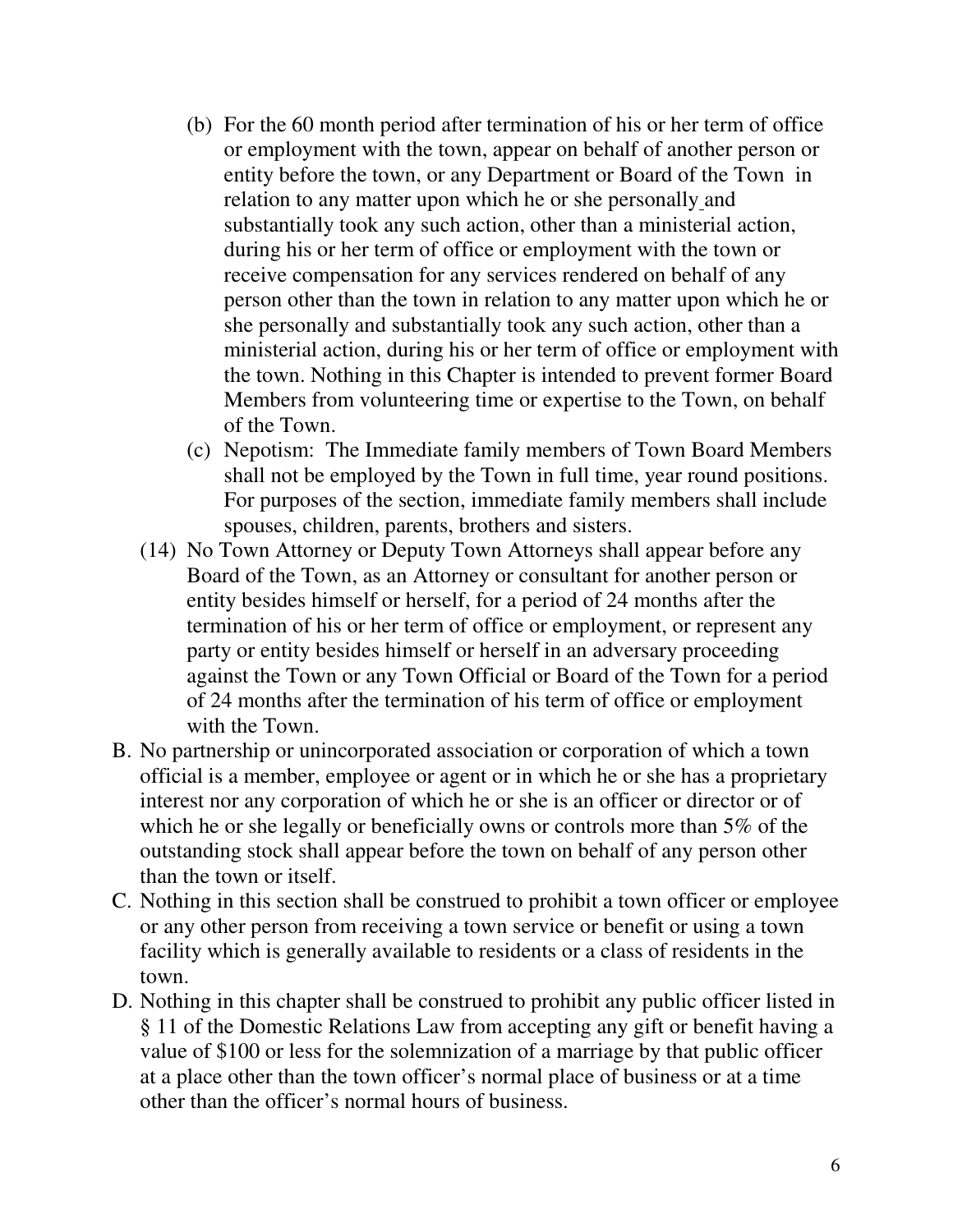- E. Nothing in this section shall be construed to prohibit a town officer or employee from performing any ministerial act.
- F. Any contract entered into by or with the town, which contract results in or from a violation of any provision of this chapter, shall be null and void and unenforceable, unless the town has obtained a waiver of that provision from the State of New York.
- G. A person who knowingly violates any provision of this section shall be guilty of a violation.
- § 17-5. Transactional disclosure.
- A. Whenever a town officer or employee is requested or required to take any action on a matter before the town and, to his or her knowledge, the performance of that action would provide a pecuniary or material benefit either to the town officer or employee or to any related person, the town officer or employee shall not participate in any manner whatsoever in that matter. The town officer or employee shall file promptly with his or her immediate superior, if any, and with the Town Clerk a statement disclosing the nature and extent of that interest, and attesting to the accuracy of the statement.
- B. Nothing in this section shall be construed to prohibit a town officer or employee from performing any ministerial act or to require a town officer or employee to file a disclosure statement pursuant to Subsection A prior to performing any ministerial act.
- C. Nothing in this section shall be construed to prohibit a town officer or employee from taking any action that would otherwise be prohibited by Subsection A if this action has general application to all residents or class of residents of the town.
- D. Any person who knowingly violates this section shall be guilty of a violation.
- § 17-6. Annual financial disclosure
- A. All town officials and each member of the Town Ethics Board shall file with the Town Clerk a financial disclosure statement within 30 days after taking office and no later than April 30 of each year thereafter. [Amended 12-28-1989 by L.L. No. 26-1989]
- B. Matters to be disclosed by all town officials on the disclosure forms shall include:
	- (1) The official's home address, and the location of any real property within the town in which the town official or spouse has an ownership or other financial interest.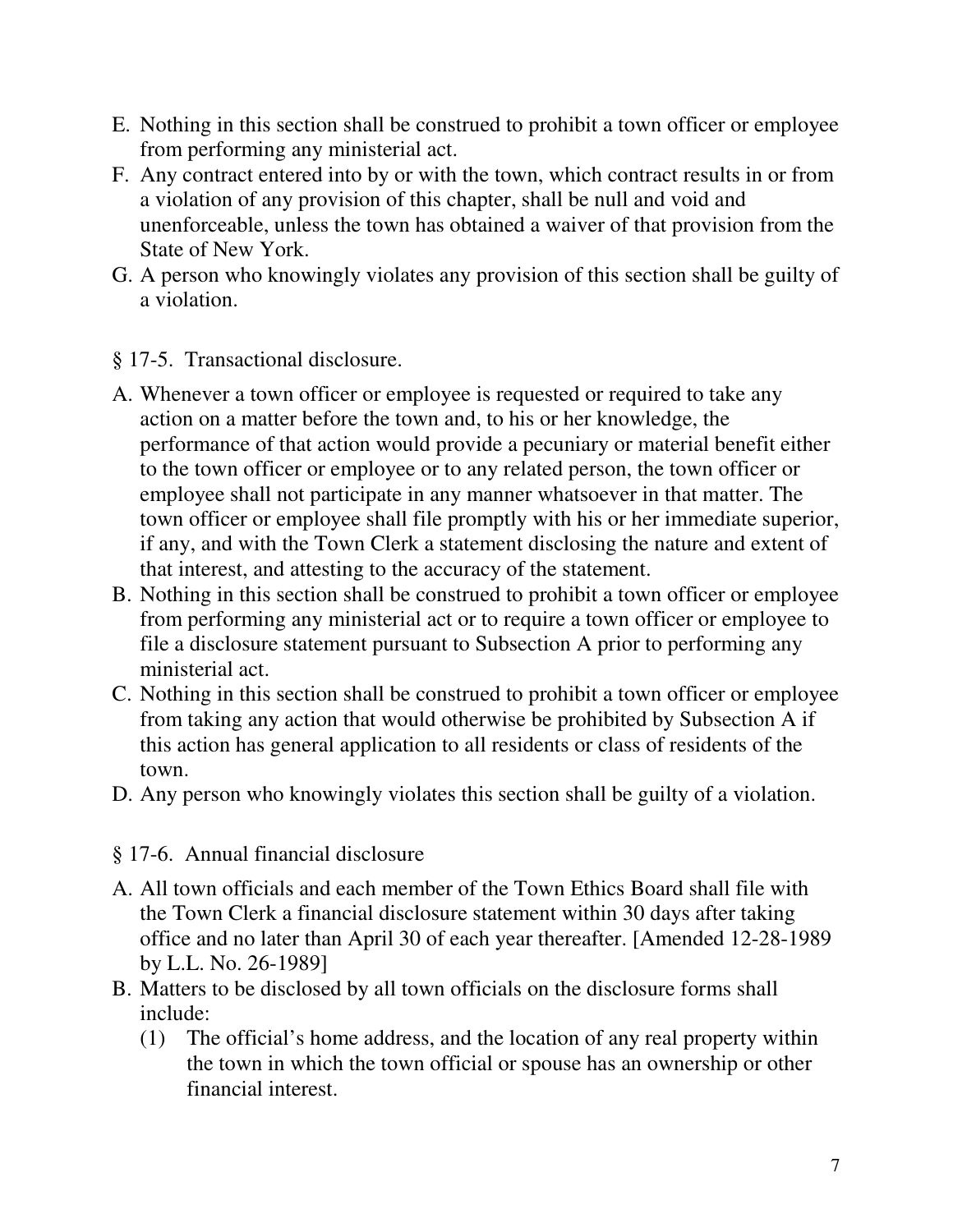- (2) The name of any partnership, unincorporated association or other unincorporated business of which the town official or spouse is an officer, employee or partner or in which the town official or spouse has a proprietary interest, and the spouse's position, if any, with the partnership, association or business, if any such entity has engaged within the past 12 months or which is anticipated to have any business dealings with the town.
- (3) The name of any corporation of which the town official or spouse is an officer, director or employee or of which he or she or his or her spouse or of which the town official or spouse legally or beneficially owns or controls more than 5% of the outstanding stock, and any such entity that he or she has engaged within the past 12 months or which he or she is anticipated to have any business dealings with the town, and the town official's and spouse's position, if any, with the corporation.
- (4) The name of any persons from whom the town official or his or her spouse has derived during the previous calendar year and any income whereby such income was derived from business dealings with the town.
- C. A person who knowingly violates any provision of this section shall be guilty of a violation.

## § 17-7. Maintenance of disclosure statements.

Transactional disclosure statements filed pursuant to § 17-5 and financial disclosure statements filed pursuant to § 17-6 shall be public records and shall be indexed and maintained on file in an appropriate manner by the Town Clerk. The Town Clerk shall promptly transmit a copy of all statements to the town's Ethics Board. The Town Clerk shall retain disclosure statements in his or her files for not less than seven years from the date of filing.

§ 17-8. List of officials; verification of filing. [Amended 12-28-1989 by L.L. No. 26-1989]

- A. On or before March 10 of each year, the Town Supervisor shall cause to be filed with the Town Clerk and with the Town Ethics Board a list of the names and offices or positions of all town officials and notify all town officials of the financial disclosure requirements of § 17-6.
- B. On or before May 15 of each year, the Town Supervisor shall verify that every town official has filed his or her financial disclosure statement.
- C. Failure of the Town Supervisor to comply with this section shall not relieve any town official of his or her duty to file an annual disclosure statement pursuant to § 17-6.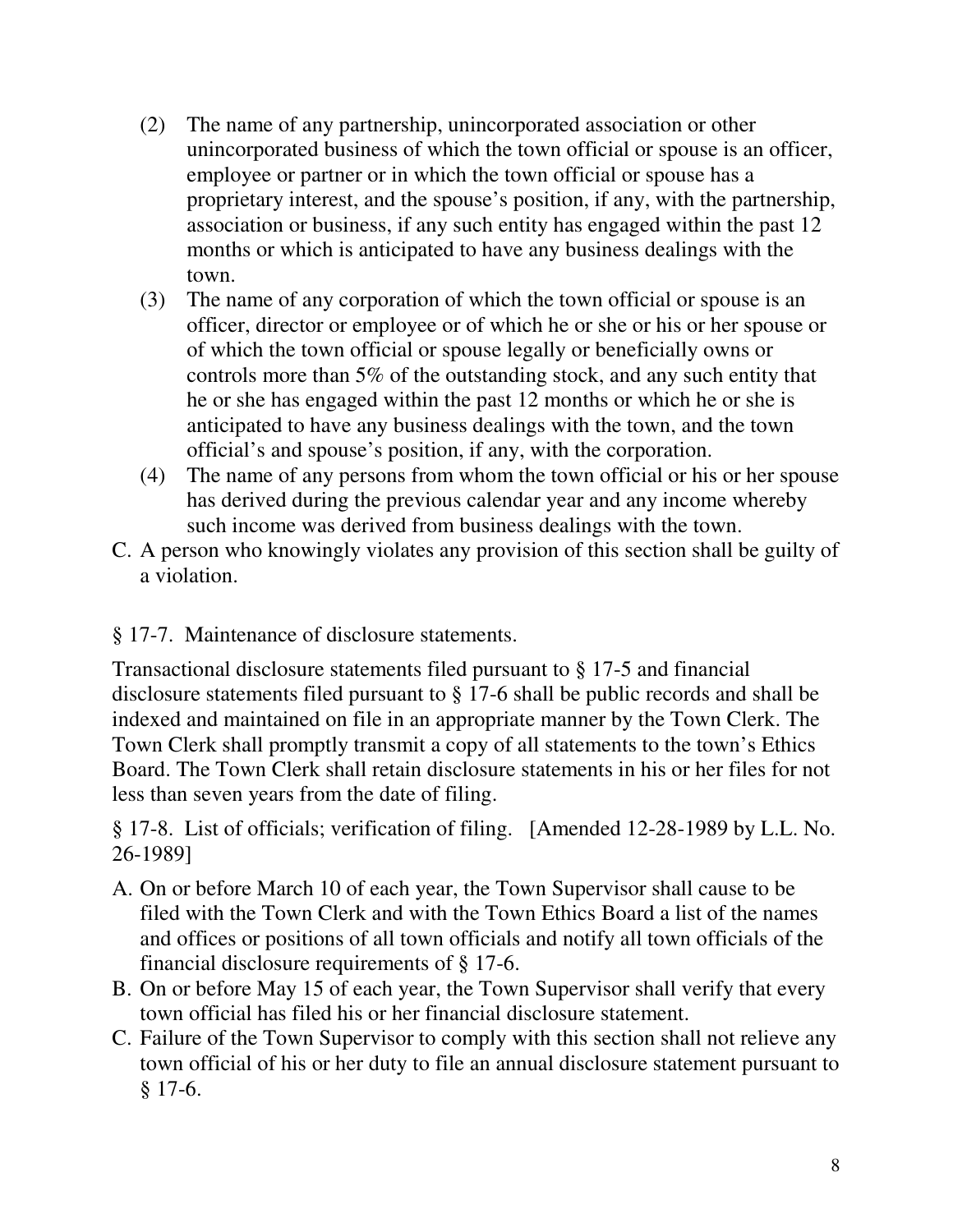- § 17-9. Disclosure by applicants.
- A. Information to be included.
	- (1) Any person who submits to the town a written application, petition or other request or a written bid or submission or at the time of retaining shall include therein at said time the following:
		- (a) The name of any town officer or employee to whom the applicant has contributed at least \$100 or more during the previous 60 months; and
		- (b) The name of any town officer or employee who, to the applicant's knowledge, has an interest in the submission and is required, either individually or as a member of any board, committee or department, to negotiate, approve, recommend, authorize, audit or take any other action, other than a ministerial act, on the submission.
	- (2) The applicant also shall identify in the submission the nature of the interest. This section shall apply only to those applications which require approval by the Planning Board, Town Board and/or Zoning Board of Appeals. [Amended 8-3-1992 by L.L. No. 5-1992]
- B. For the purpose of this section, a town officer or employee shall be deemed to have an interest in the submission or in the applicant when the town officer or employee or his or her spouse:
	- (1) Is the applicant.
	- (2) Is a family member of the applicant.
	- (3) Is an officer, director, partner, member or employee of the applicant.
	- (4) Legally or beneficially owns or controls more than 5% of the outstanding stock of the applicant.
	- (5) Will receive, pursuant to an agreement between the applicant and any person, a pecuniary or material benefit if the town's disposition of the submission is favorable to the applicant.
- § 17-10 Inducement of Offenses

It shall be a violation of this chapter for any Town Official, Employee or appointee covered by this chapter to intentionally or knowingly:

- (A) Solicit, request, command, importune, aid, induce or cause another covered employee or appointee covered by this chapter to engage in conduct that violates any provision of this chapter 17.
- (B) Agree with one or more persons to engage in conduct that violates any provision of this chapter 17.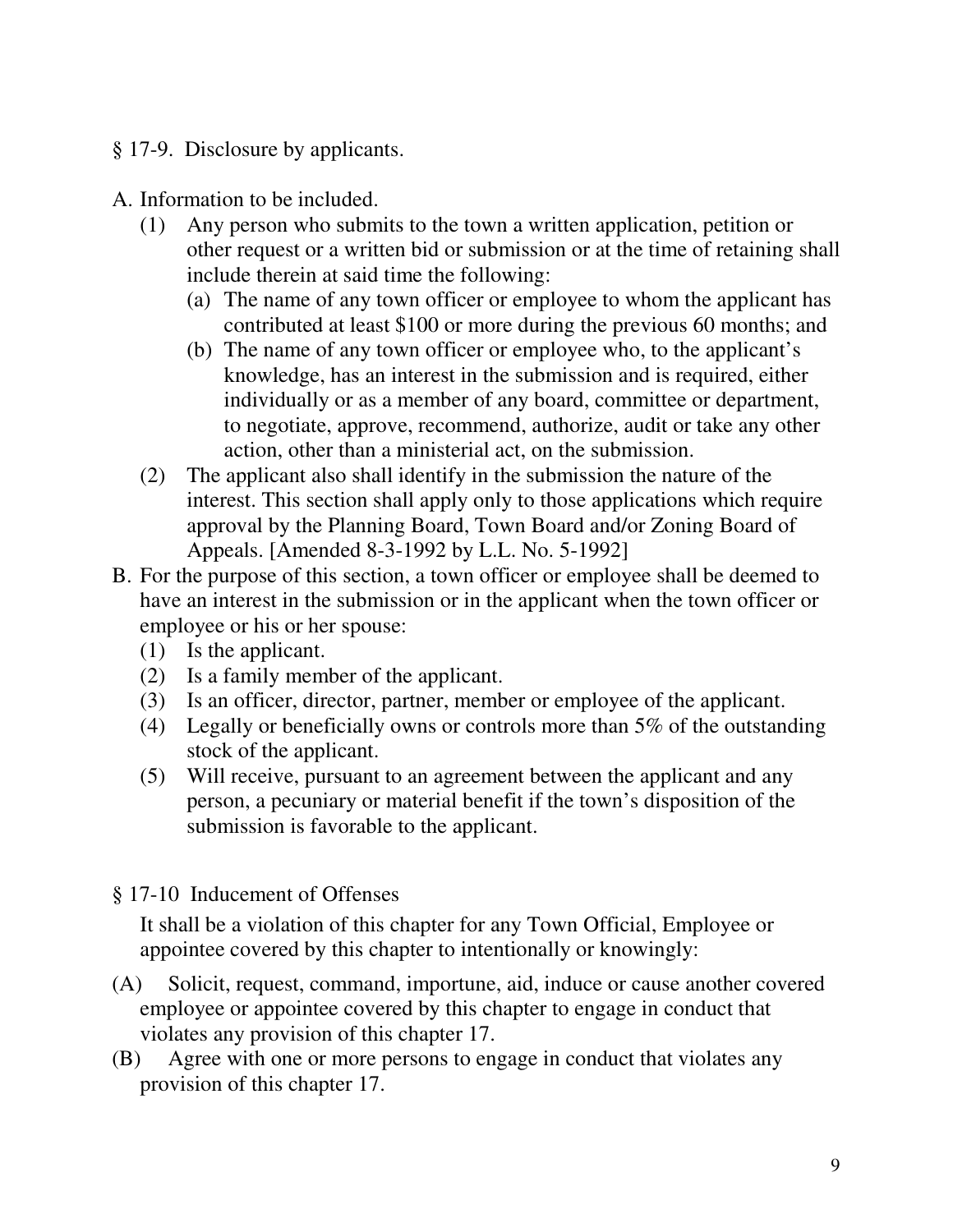#### § 17-11. Penalties for offenses.

### A. Debarment.

- (1) Any person convicted of a violation under this chapter shall be prohibited, for a period of three years after the date of the conviction, from entering into any contract with the town.
- (2) Nothing in this section shall be construed to prohibit any person from receiving a service or benefit or using a facility which is generally available to the public.
- (3) A person who knowingly violates any provision of this subsection shall be guilty of a violation.
- B. Additional penalties.
	- (1) Any town official, officer or employee who knowingly engages in any action that violates any provision of this chapter may be warned or reprimanded or suspended or removed from office or employment by the appointing person or body authorized by the Town Board. A warning, reprimand, suspension or removal may be imposed in addition to any other penalty contained in this chapter or in any other provision of law. Any warning or reprimand shall be in writing and shall become a permanent part of the violators personnel file.
	- (2) Any town official, officer or employee who knowingly violates any provision of this chapter shall be liable in damages to the town for any losses or increased costs incurred by the town as a result of the violation. Such damages may be imposed in addition to any other penalty contained in this chapter or in any other provision of law.
	- (3) Any town official, officer or employee who has knowingly or intentionally violated any provision of this chapter shall be subject to a civil forfeiture to the town of a sum equal to three times the value of any financial benefit he or she received as a result of the conduct that constituted the violation. A civil forfeiture may be imposed in addition to any other penalty contained in this chapter or in any other provision of law.
	- (4) Any town official, officer or employee found to have willfully committed a material violation under this chapter, or to have committed a substantial violation after having been previously disciplined for previous violation(s) shall forfeit his or her town office or employment in the manner provided by law.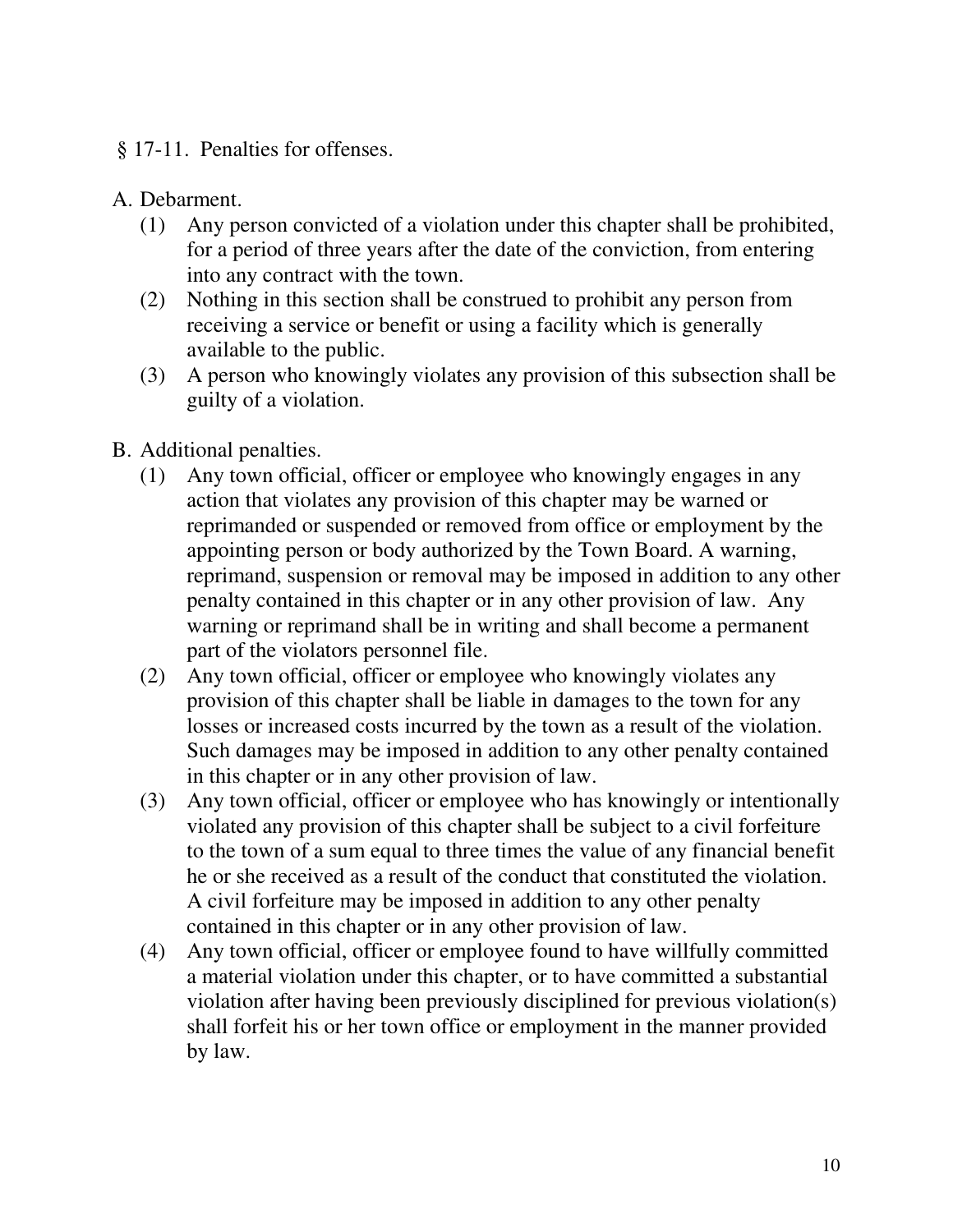## § 17-12. Bi-Annual Training

All Town Board Members, Department Heads, Bureau Directors, Town Employees and all agents authorized to approve procurement under the Town's Procurement Policy and Procedures, as well as the members of the Planning Board and the Zoning Board of Appeals shall complete a training seminar that shall be provided at the direction of the Town Board, in conjunction with the Town Ethics Board, and shall be designed to review the standards contained in this chapter 17, the standards and requirements contained in General Municipal Law 801 et seq., as well as the Town's Procurement guidelines. Training Seminars to be provided by qualified professionals proficient in Municipal Ethics, and shall be designed to keep training recipients knowledgeable of current standards and issues in Municipal Ethics. Such training shall be made available each year, and shall be provided so as to be reasonably available as required. The requirement may be fulfilled on a bi-annual basis by covered individuals. Scheduling and Records documenting compliance with this section shall be performed and maintained by the Secretary to the Town Ethics Board. The Town Board may expand or adjust the categories of employees subject to the training requirements of this § 17-12 by resolution, based on feedback from the program and from the Town Ethics Board.

#### § 17-13. Ethics Board.

- A. The Town Board herein establishes an Ethics Board and shall on a year-to-year basis appropriate adequate funds for said Board's operation.
- B. There shall be five members of the Ethics Board initially serving three threeyear terms and two two-year terms. Subsequently, each member shall be appointed for a three-year term. [Amended 5-16-1994 by L.L. No. 4-1994]
- C. The Ethics Board shall select its own Chairman for a one-year term.
- D. Not more than three members of the Board shall be members of the same political party.
- E. The Ethics Board members shall be appointed by unanimous consent of the Town Board.
- F. Upon the establishment of the Town Ethics Board or, thereafter, within 90 days after the expiration of a term or the occurrence of a vacancy, the Town Board shall make the appointment or fill the vacancy, as the case may be.
- G. In the event the Town Board is unable to fill vacancies as set forth hereinabove, then, in such case, the County Board of Ethics shall select the individuals to fill any vacancies.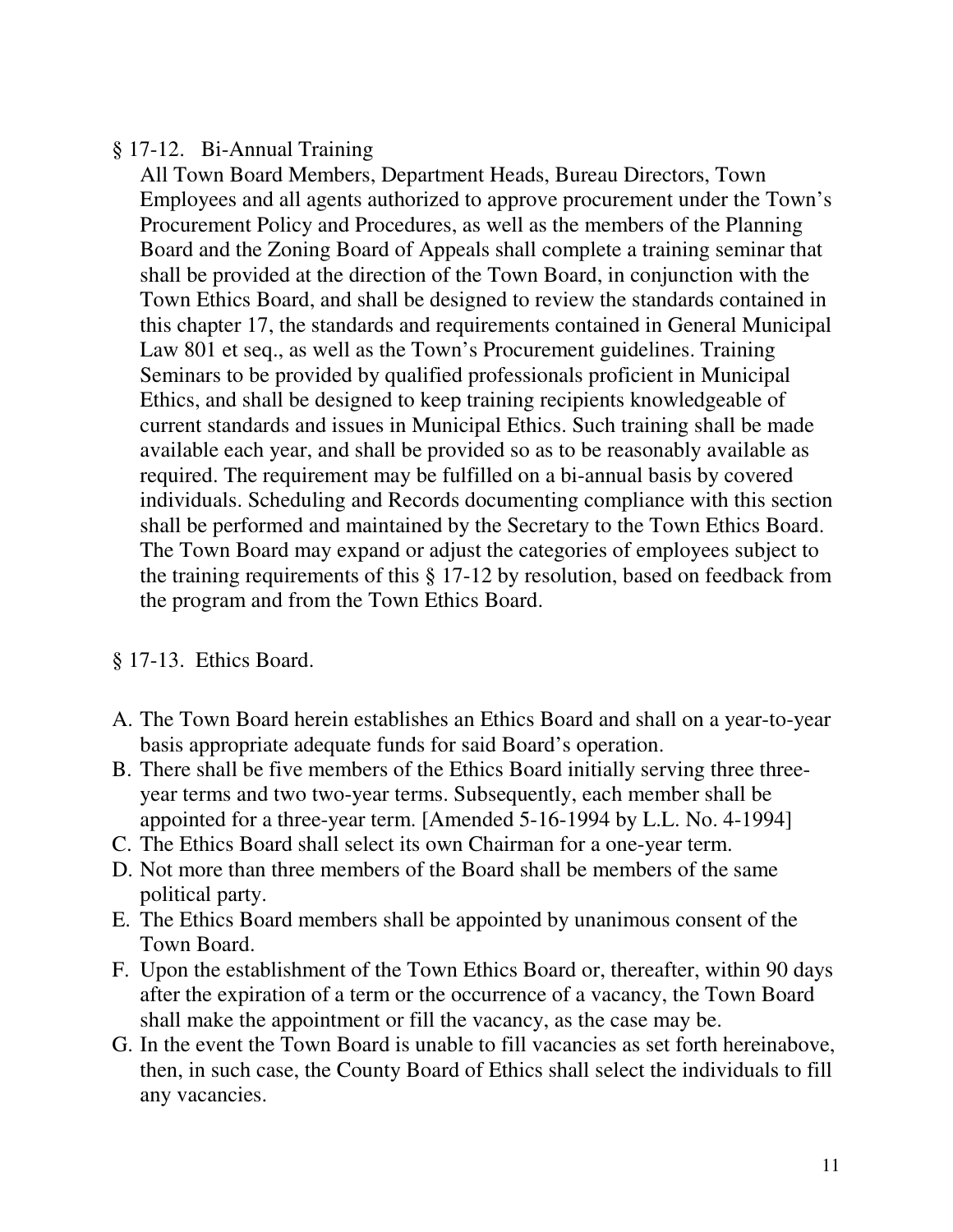- H. The Town Ethics Board shall have the following powers and duties:
	- (1) To prescribe and promulgate rules and regulations governing its own internal organization and procedures in a manner not inconsistent with this chapter.
	- (2) To elect a Chairman and appoint such staff as is necessary to carry out its duties under this chapter and to delegate authority to the Chairman, if any, to act in the name of the Board between meetings of the Board, provided that the delegation is in writing and the specific powers to be delegated are enumerated, and further provided that the Board shall not delegate the power to conduct hearings, determine violations, recommend disciplinary action, impose any civil fine, refer any matter to a prosecutor or render any advisory opinion. The members of the Town Ethics Board shall meet the following qualification: No officer or employee of the town shall be eligible to serve as a member. The members shall not hold office in any political party. The members may contribute money to, but not otherwise participate in, any election campaign.
	- (3) To review lists of town officials and disclosure statements pursuant to § 17-8.
	- (4) To conduct investigations pursuant to § 17-14.
	- (5) To conduct hearings, recommend disciplinary action, assess penalties and initiate appropriate actions and proceedings pursuant to § 17-15.
	- (6) To issue advisory opinions pursuant to § 17-16.
	- (7) To provide training and education to town officers and employees on the provisions of the Town Ethics Law.
	- (8) To prepare an annual report and recommend changes to the Town Ethics Law.
- (I) The Ethics Board of the town may act only with respect to officers and employees of the town and persons having business dealings with the town. The termination of a town officer's or employee's term of office or employment with the town shall not affect the jurisdiction of the Town Ethics Board with respect to the requirements imposed by this chapter on the former town officer or employee to the extent permitted by law.
- (J) The Town Ethics Board may refer any matter within its jurisdiction to the County Ethics Board, or County District Attorney, in its discretion.
- § 17-14. Review of lists and disclosure statements.
- A. The Town Ethics Board shall review the lists of town officials prepared pursuant to § 17-8, hereinabove, to determine whether the lists are complete and accurate. The Board shall add to the list the name of any other town officer or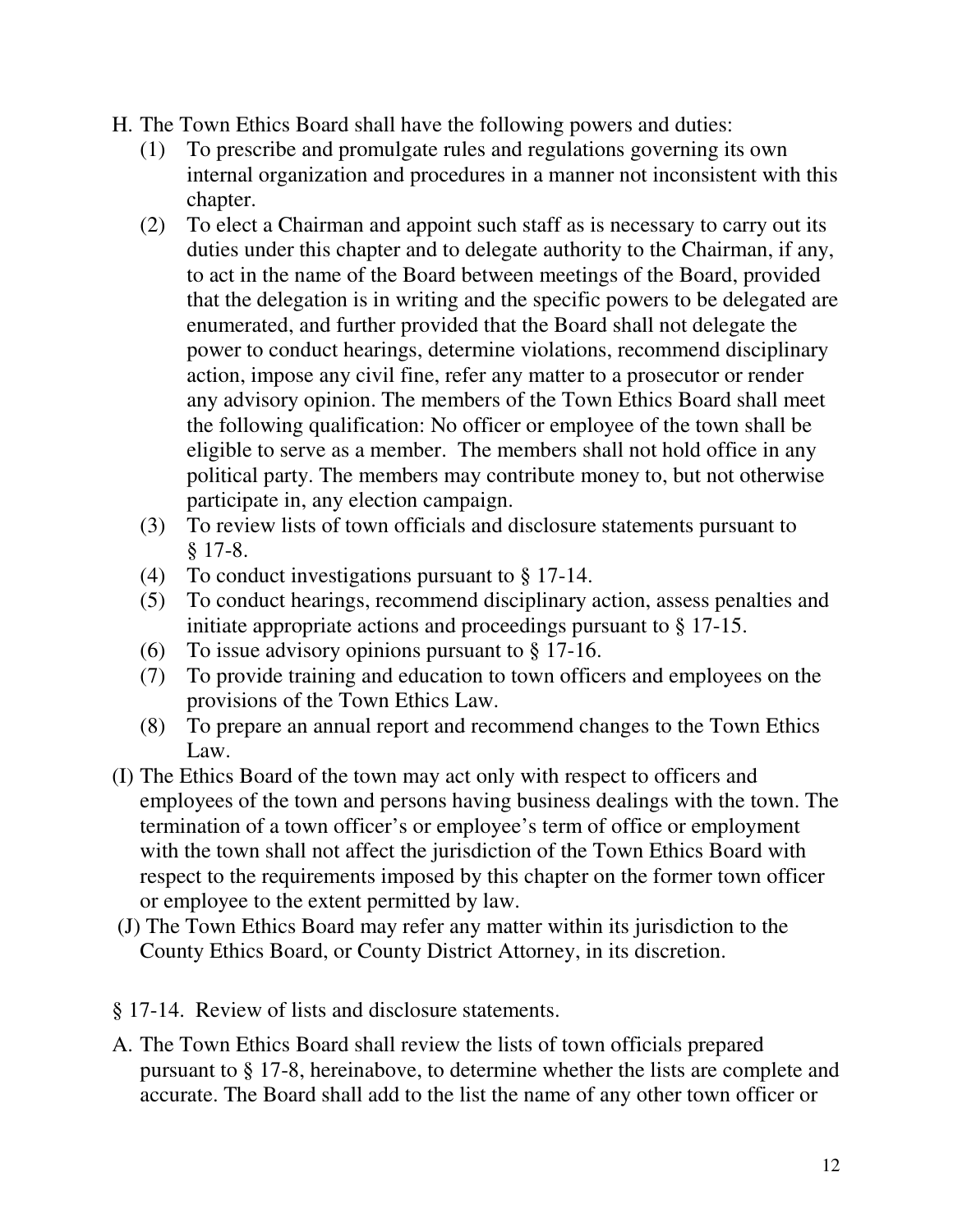employee whom the Board determines to be a town official pursuant to this chapter.

- B. The Town Ethics Board shall review all annual financial disclosure statements to determine whether any person required to file such a statement has failed to file it, has filed a deficient statement or has filed a statement that reveals a possible violation of this chapter.
- C. The Town Ethics Board shall promptly review every transactional disclosure statement. If the Board determines that the statement is deficient or reveals a possible violation of this chapter, it shall notify the person, in writing, of the deficiency or possible violation and of the penalties for failure to comply with this chapter.
- § 17-15. Investigations of alleged violations.
- A. Upon receipt of a form duly sworn to by the person requesting an investigation of an alleged violation of this chapter or upon the Board determining on its own initiative that a violation of this chapter may exist, the Ethics Board shall have the power and duty to conduct any investigation necessary to carry out the provisions of this chapter. In conducting any such investigation, the Board may administer oaths or affirmations, subpoena witnesses and compel their attendance and require the production of any books or records which it may deem relevant and material. The form to be utilized in requesting an investigation of an alleged violation of this chapter shall be the form available in the office of the Town Clerk. [Amended 10-25-1993 by L.L. No. 15-1993]
- B. Nothing in this section shall be construed to permit the Town Ethics Board to conduct an investigation of any of its members.
- C. The Town Ethics Board shall state, in writing, its disposition every sworn complaint it receives and of every investigation it conducts and shall set forth the reasons for the disposition. Any findings of violations of this chapter or other applicable law shall be public records and shall be indexed and maintained on file by the Town Clerk.
- D. The Town Ethics Board shall refer to the Saratoga County District Attorney's office sworn statements or complaints made to it or any sworn testimony presented before it that, upon investigation, is determined by the Town Ethics Board to be intentionally false. The person offering the false statement shall be liable for civil penalty to any persons harmed by the false statements.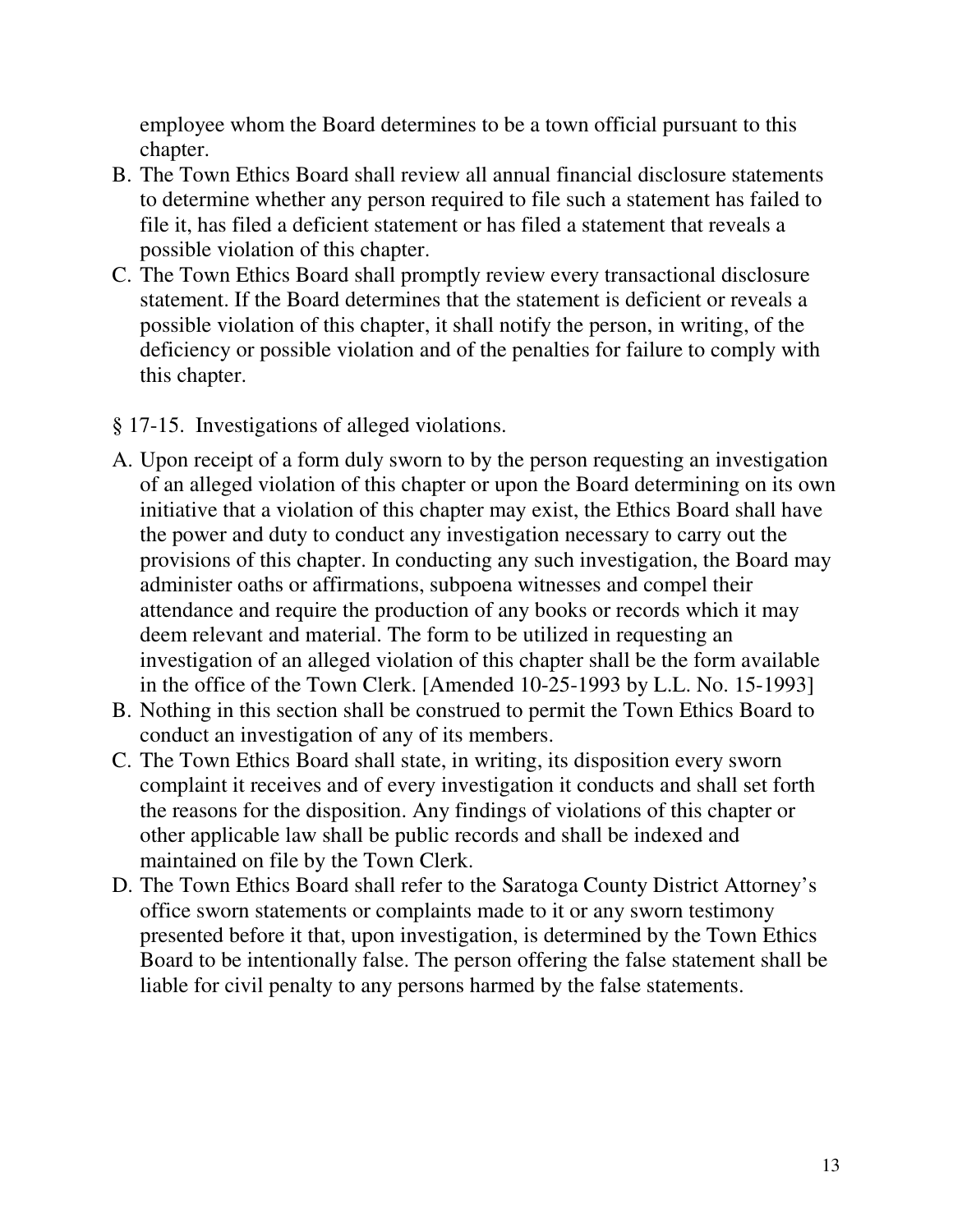§ 17-16. Recommendation of disciplinary action; assessment of penalties; injunctions; damages.

- A. In its discretion and after a hearing held in accordance with Article 3 of the State Administrative Procedure Act and subject to § 75 of the Civil Service Law and any collective bargaining agreement, to the extent applicable, the Town Ethics Board may recommend appropriate disciplinary action which may include a written warning, or reprimand, forfeiture of accrued leave with pay, required attendance at Ethics Training Seminars conducted pursuant to § 17-12, suspension or termination of employment, pursuant to § 17-11B of this chapter, to the appointing authority or person or body authorized by law to impose such sanctions. The Ethics Board shall conduct and complete the hearing with reasonable promptness, and shall not act without notice and opportunity to be heard, and shall observe appropriate due process.
- B. In its discretion and after a hearing in accordance with Article 3 of the State Administrative Procedure Act, the Ethics Board, pursuant to § 17-11B of this chapter, may assess a civil fine, not to exceed \$500, upon the town officer or employee found by the Board to have violated this chapter. The civil fine shall be payable to the town.
- C. The Ethics Board, on behalf of the town, may sue in the Supreme Court of the State of New York for injunctive relief to enjoin a violation or to compel compliance with the provisions of this chapter.
- D. The Ethics Board, on behalf of the town, may initiate a proceeding in the Supreme Court of the State of New York to obtain a civil forfeiture pursuant to § 17-11B of this chapter. The civil forfeiture shall be payable to the town.
- § 17-17. Advisory opinions.
- A. Upon the filing of a written request for an advisory opinion of any board, commission, department or individual town officer or employee, the Town Ethics Board may render written advisory opinions with respect to the interpretation or application of this chapter. To prevent misuse of requests for advisory opinions, each written request for an advisory opinion shall be signed, and shall not involve hypothetical situations, but shall detail specific conduct with respect to specific employees and officers. The Ethics Board reserves the right to reject a request for an advisory opinion for failure to comply with this section or to request supplemental information. The form to be utilized in requesting an advisory opinion from the Ethics Board shall be the form